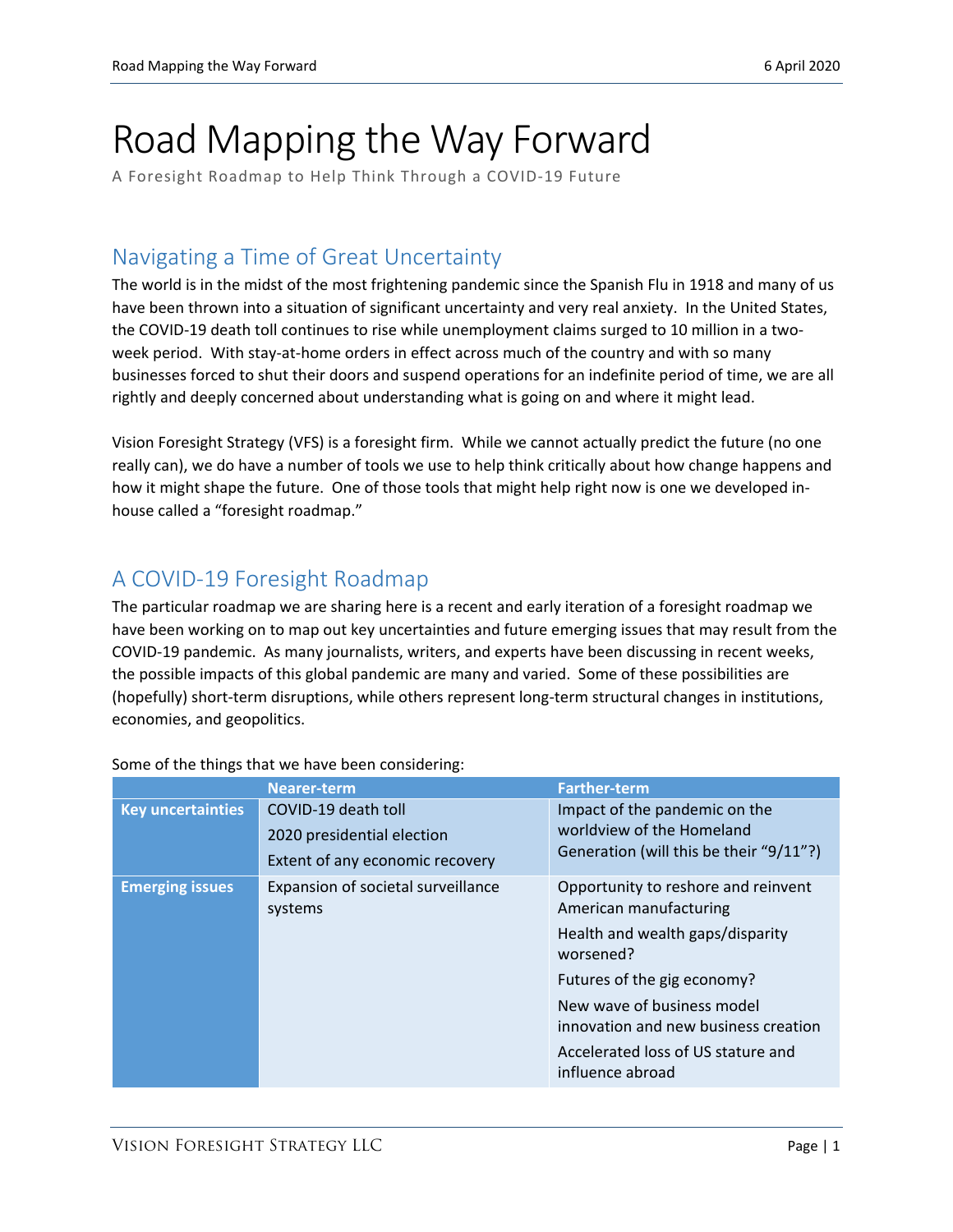The map shared here is an early iteration and it certainly does not capture every possible emerging issue of importance. In fact, this particular roadmap is US-focused (we are US-based) and intentionally highlevel. Given our typical project portfolio, it is focused more on thinking through strategic and systemic changes in society. While it may not capture some of the things most relevant to you, it offers a jumpstart for your own foresight and planning discussions.

You can use this roadmap to forecast out how the current pandemic may ripple across society and impact your organization from various directions. How will the changes illustrated here impact your specific industry or community? What other changes are missing from the map? How will your current crisis-response position your organization for some of the emerging issues illustrated in the mid- and long-term?

#### Using the Foresight Roadmap

The foresight roadmap is a tool to help map out important changes that have been occurring in society and to explore the various uncertainties and emerging issues that may result in the future. The roadmap combines a few different approaches to thinking about the future into a single easy-to-read diagram. It is a visualization tool to help you map out your thinking, and it is a planning tool that helps to identify the best type of foresight work to conduct on the uncertainties and issues that most concern your organization.

First, the roadmap uses multiple time frames. In this way it tries to make sure you are able to explore the longer-term threats and opportunities set in motion by more recent changes. Even as you address what is urgent in the here-and-now, you don't want to fully ignore what is likely to follow. Second, the roadmap explores the changes going on in the world across multiple layers. Change in society happens at different rates at different layers, and the strategies for addressing change at one layer don't necessarily work on other layers.

Third, the roadmap helps to map out a more "systems" view of change, illustrating how changes will likely ripple across the layers of society over time. Change begets more change, and the roadmap captures this through the causal links drawn between items. Fourth, the roadmap distinguishes between things like key uncertainties and emerging issues, which helps to identify important pivot points that carry a lot of inherent uncertainty.

Finally, the roadmap is used to think through the different types of foresight work that might best suit an organization, given their particular industry and issues. There are many approaches and methods for foresight and selecting the right tool for your situation is critical for producing useful foresight.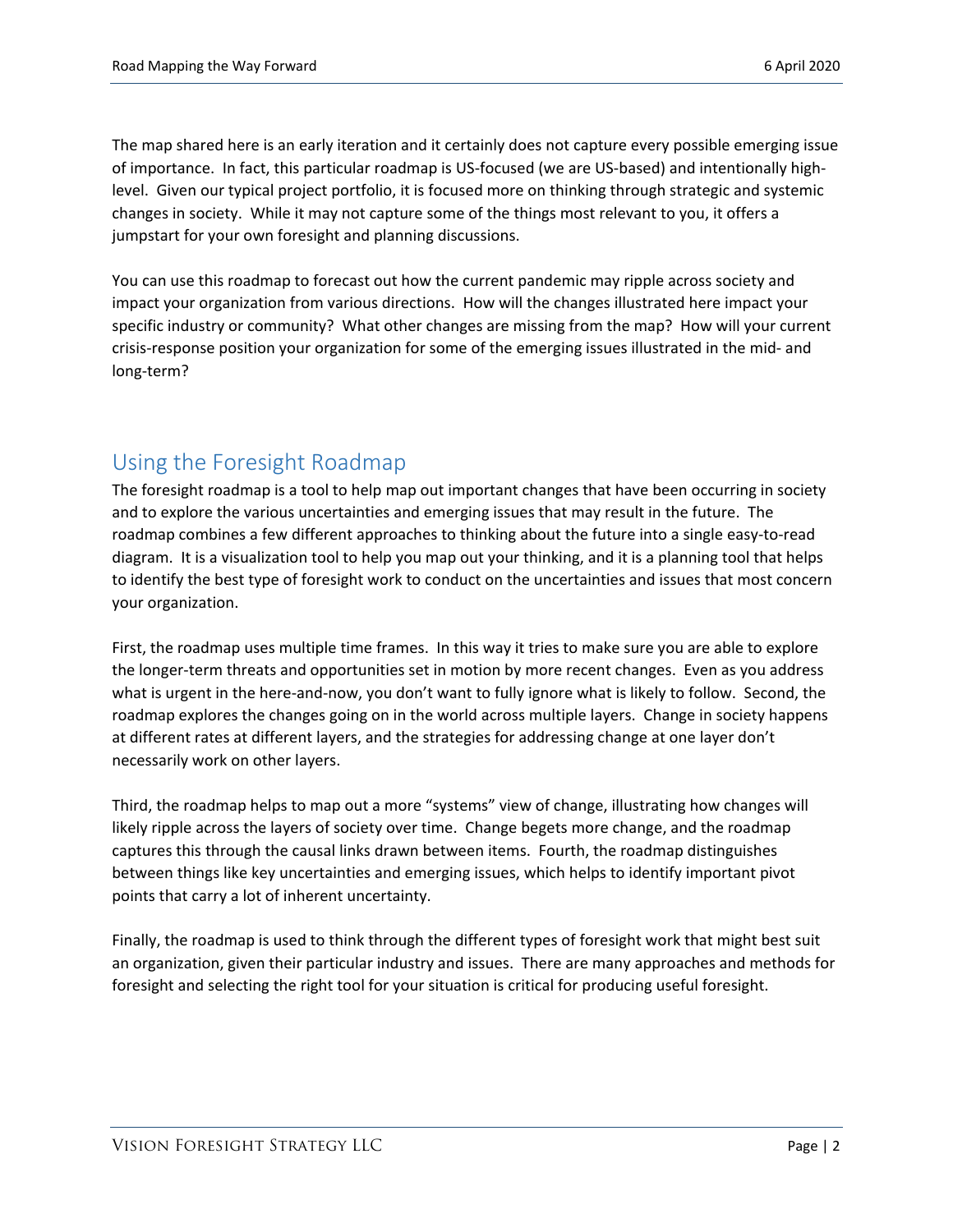#### Key to the Foresight Map

**Surface**: issues and changes in daily experience and practices; change tends to happen often, seemingly erratic, and *tends* to have little deep immediate impact on society

**System**: changes at the level of infrastructure, institutions, and law; changes take longer, and take much more energy to make

**Worldview**: change in values, outlook, and shared stories about the world; change *tends* to unfold over long periods of time

**Short-term**: for this particular roadmap, short-term is the next 6 months

**Mid-term**: for this roadmap, mid-term is 6 – 18 months

**Long-term**: 18+ months

**Issues and changes**: recent changes that have happened or more enduring issues of importance; a general item (shape) used in the roadmap

**Key uncertainties**: important uncertainties that represent pivot points for the future

**Emerging issues**: possible threats and opportunities in the future; typically, things like future technologies, public policy issues, or new concepts and philosophies

**Scenario forecasting**: any one of a number of qualitative methods for forecasting multiple possible futures; selecting the right scenario method for a given project is key to the project success

**Emerging issues analysis**: conducting environmental scanning and identifying possible future technologies, policy issues, and concepts that might play a big role in shaping the future

**Modeling**: any of a number of methods for quantifying relationships between key variables in order to forecast future outcomes

**Probabilistic forecasting**: developing probabilities for a range of possible, discrete outcomes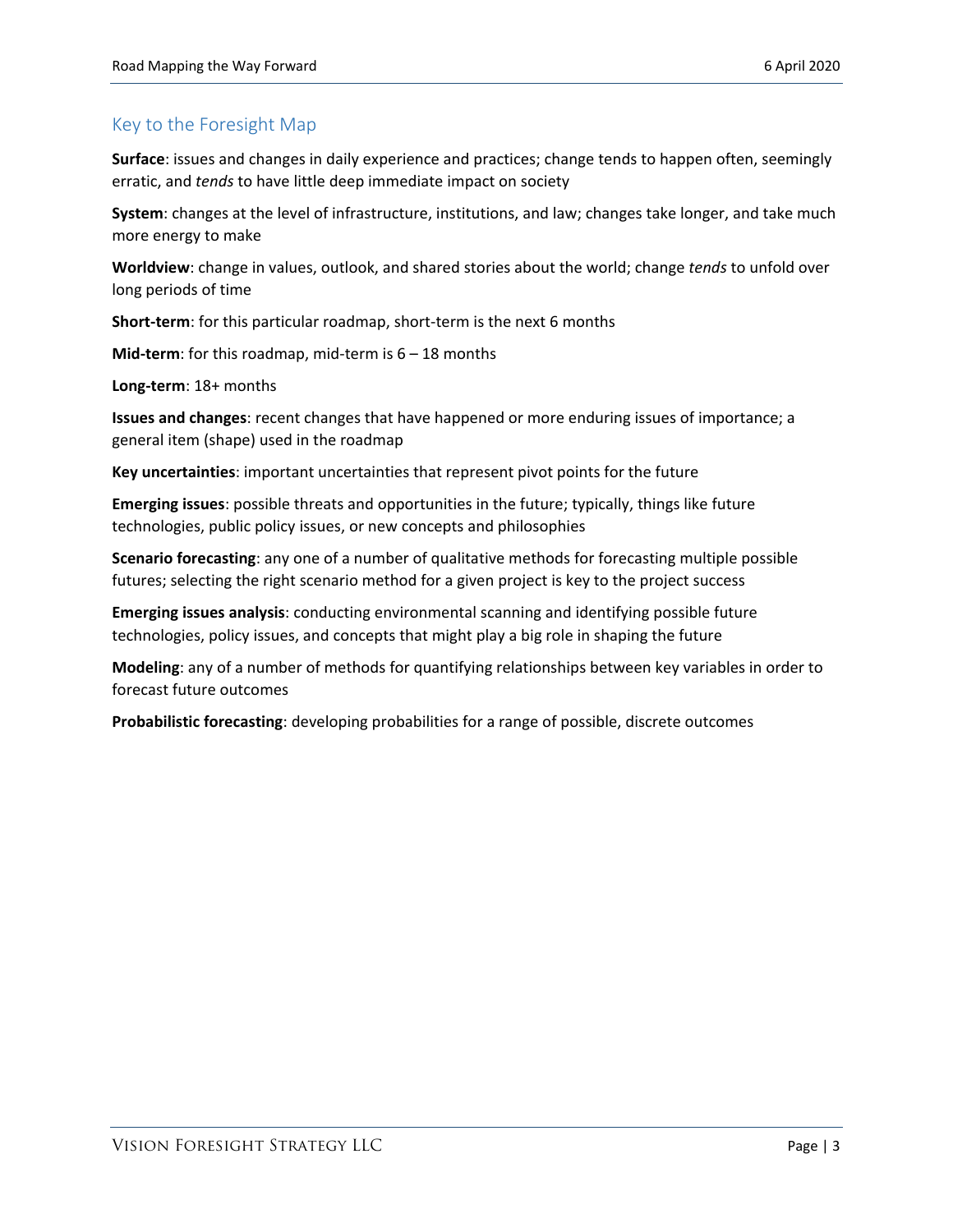## Vision Foresight Strategy LLC

Vision Foresight Strategy is a foresight and strategic analysis firm headquartered in Honolulu, Hawai'i. We are a global network of trained foresight professionals that works with organizational leaders to navigate the uncertainty and complexity they face in the world today. Our services include original futures research and analysis, facilitated workshops, and foresight training.

If you would like assistance with building out a roadmap for your organization, then please contact us and we will be happy to work with you.

We can also assist with doing a range of rapid forecasts, horizon scanning and emerging issues analysis, and scenario forecasting.

Another excellent resource is the book, *4 Steps the Future: A Quick and Clean Guide to Creating Foresight*. Written by Dr. Richard Lum, it is an easy-to-read guide to essential foresight work. It is available to order from Amazon.com, Barnes & Noble, and other book sellers.

Find out more at www.visionforesightstrategy.com